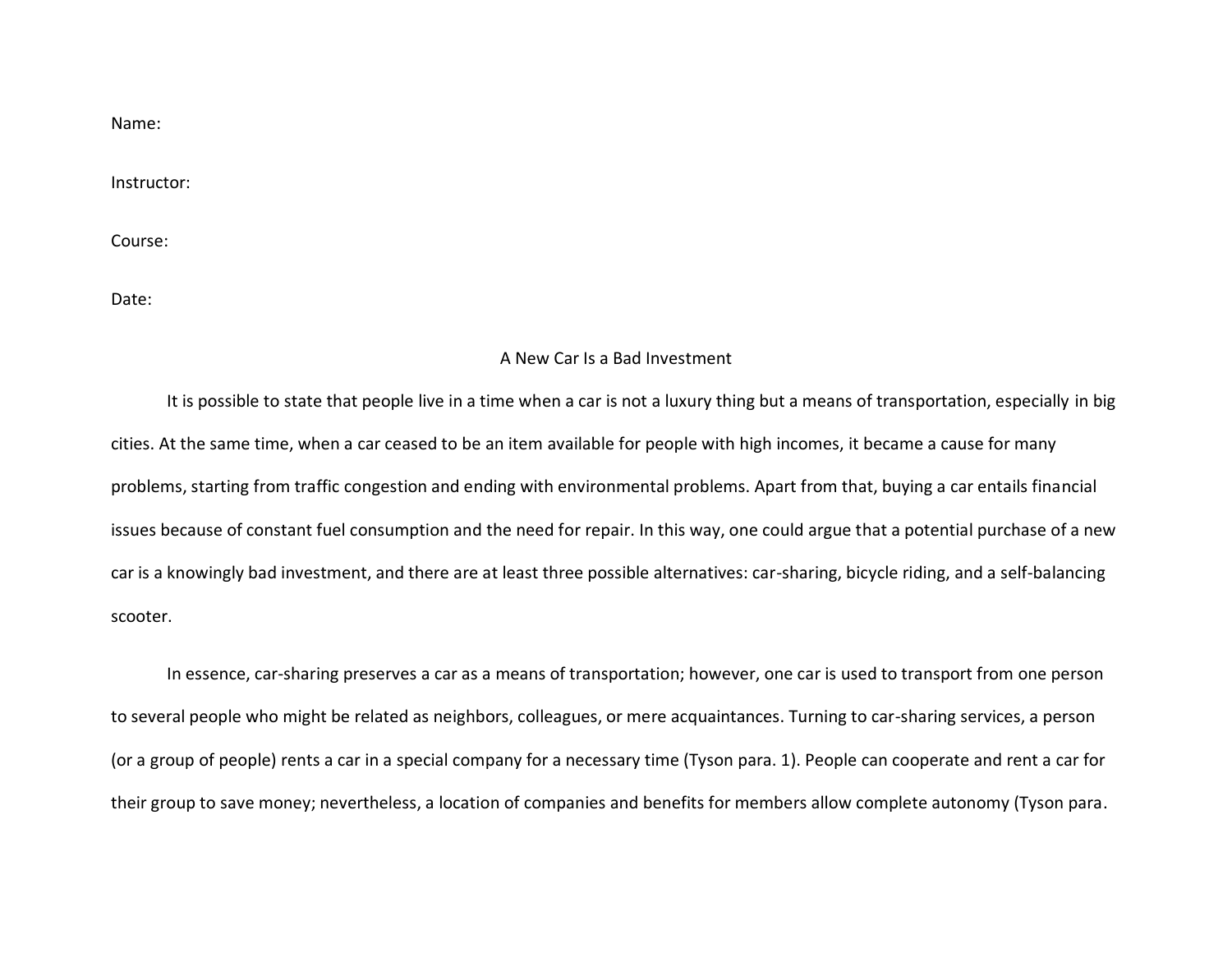18). At the same time, it is worth mentioning several positive aspects of the decision to use car-sharing services. In 2014, a study was conducted related to the car-sharing phenomenon, and the findings stated that "each shared car available eliminated the need for seven to 11 personal vehicles" (Sandru para. 4). A reduced number of personal cars leads to less traffic congestion and saves time. Apart from this, there is a significant benefit for the environment and air purity that can be traced according to the following formula: fewer cars are equal to fewer gas emissions (Sandru para. 5). Whereas the benefit of saving costs is explicit, there is a latent advantage: the demand for manufacturing new cars decreases while preserving natural resources.

While being in search of an alternative to buying a car, a person can pay attention to a bicycle. It is interesting to note that the first vehicle, resembling the current bicycle, was invented as a response to the consequences of the eruption of Indonesia's Mount Tambora and the death of all the horses there (Moskvitch para. 1). Making a parallel, an appeal to bicycles might become a response to the constant financial and environmental "eruption" caused by cars. Benefits proposed by bicycles are evident: such a means of transportation requires less financial expenses and does not cause a threat to the environment because a bicycle does not need fuel—only a person will push pedals. At the same time, bicycling is highly dependent on weather conditions and the availability of necessary infrastructure (Moskvitch para. 4-6). Another issue related to the bicycle as an alternative to a car is the fact that "most modern cities are designed for the car" (Moskvitch para. 7). Nevertheless, the problem can be solved without financial costs of creating special tracks for bicycles; however, it is a question of whether people can cooperate to develop a healthy cooperation between drivers, cyclists, and pedestrians.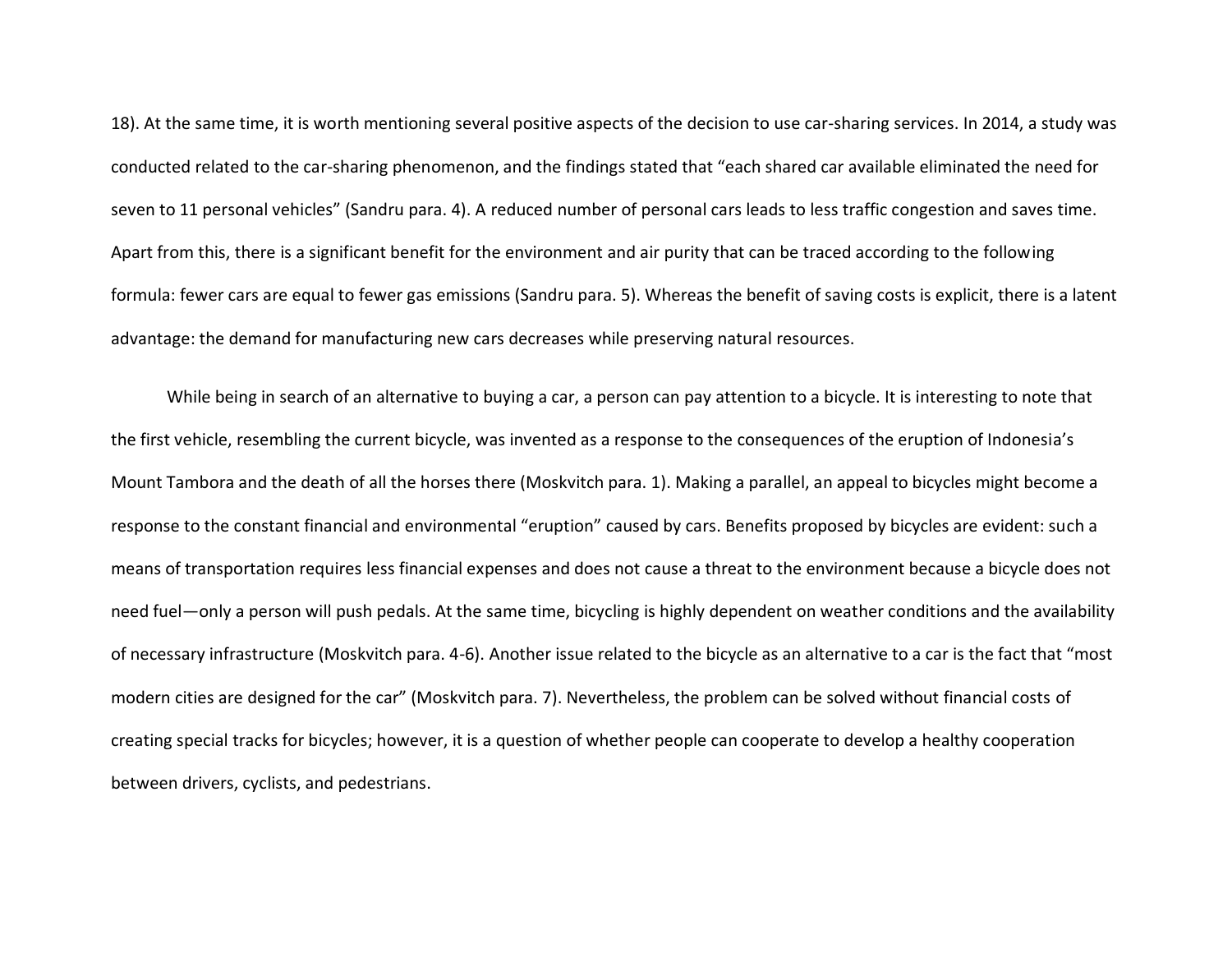Along with cars ceasing to be a luxury commodity, people live in a time of many technological innovations. One of them can be considered as an alternative to buying the car: it is self-balancing scooters, "innovations that run on batteries, and they are providing new commuting alternatives" (Bisht para. 1). Making a comparison with a car, a self-balancing scooter will not cost a great sum of money and will save even more considering the fact that conventional fuel is not required. It has a removable battery, and a person can charge it anywhere and anytime, whereas conventional fuel is available only at a filling station (Bisht para. 4). Apart from that, a person with a self-balancing scooter will never suffer from traffic congestion because of the device's portability: there is always an opportunity to walk through a traffic jam and use a self-balancing scooter again. It is also important to mention another benefit for a person's health: whereas a car assumes a variation of a sedentary lifestyle, a scooter requires a good balance in order not to fall.

To conclude, it is possible to state that a car is an important invention made by humankind; nevertheless, over the course of time, it has ceased to be a luxury, and currently it creates a significant threat to the environment and financial well-being. Apart from that, a large number of cars in big cities is the cause of traffic jams, which in its turn, ends with being late. In this way, it is reasonable to appeal to alternatives such as car-sharing, bicycles, or self-balancing scooters. Car-sharing services reduce the number of cars in the city and allow renting a car for a necessary time. Bicycling does not need any fuel, and it is a great opportunity to support physical health. A self-balancing scooter has a removable battery and portability while allowing walking through a traffic jam. Considering their separate benefits, all of them have a common denominator: they make a city cleaner and environmentally healthy.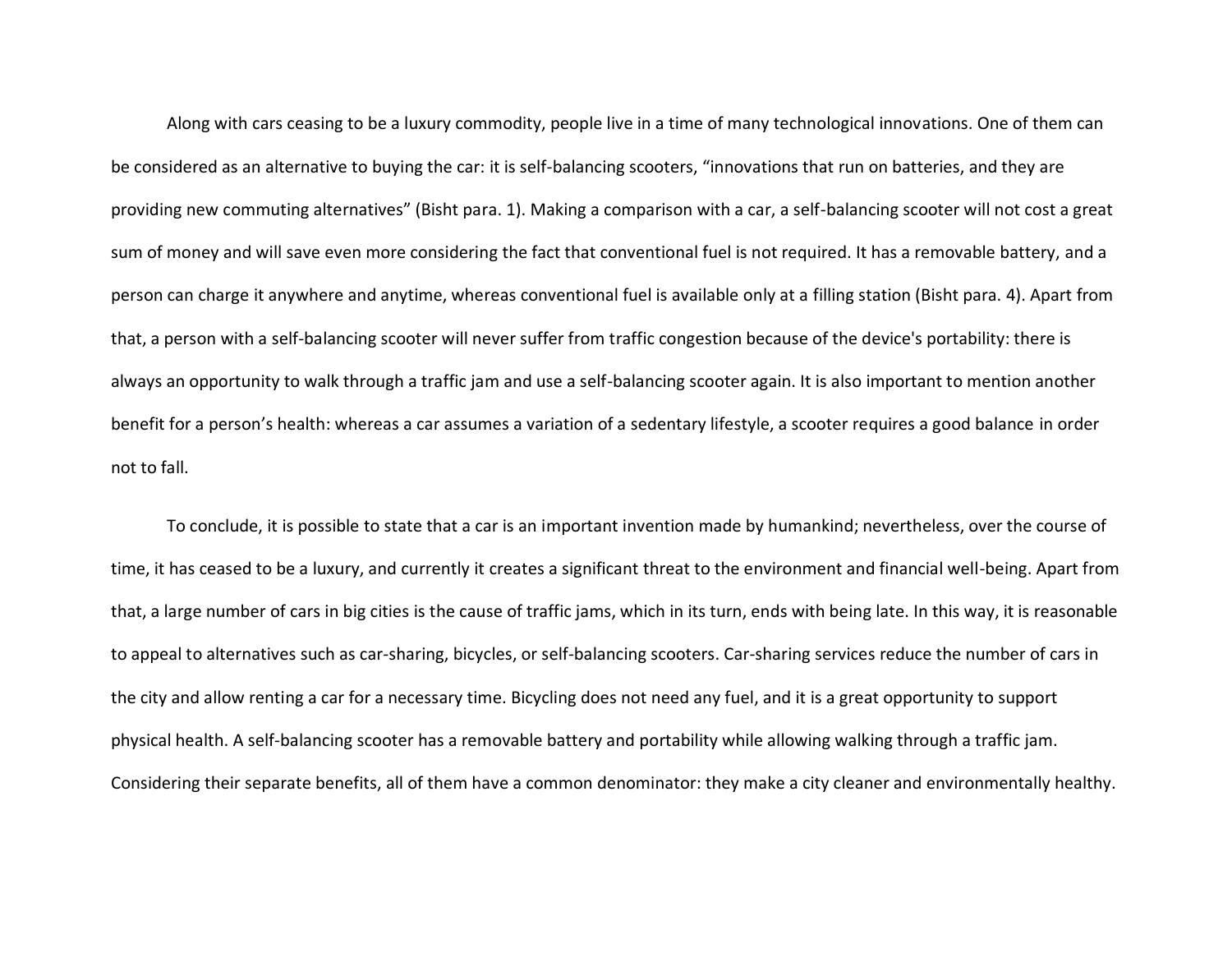Works Cited

Bisht, Sonal. "5 Great Benefits Of Self Balancing Electric Scooter." *Medium*, 23 Sept. 2016, medium.com/@sonalbisht101/5-great-

benefits-of-self-balancing-electric-scooter-

9f09c0c68386. Accessed 02 May 2018.

Moskvitch, Katia. "How to Get a City Cycling." *BBC*, 25 Mar. 2015, www.bbc.com/future/story/20150324-how-to-get-a-city-cycling.

Accessed 02 May 2018.

Sandru, Ovidiu. "The Real Eco-Benefits of Car Sharing." *The Green Optimistic*, 22 Sept. 2017, www.greenoptimistic.com/benefits-car-

sharing-20170922/#.Wuoft--FNdh. Accessed 02

May 2018.